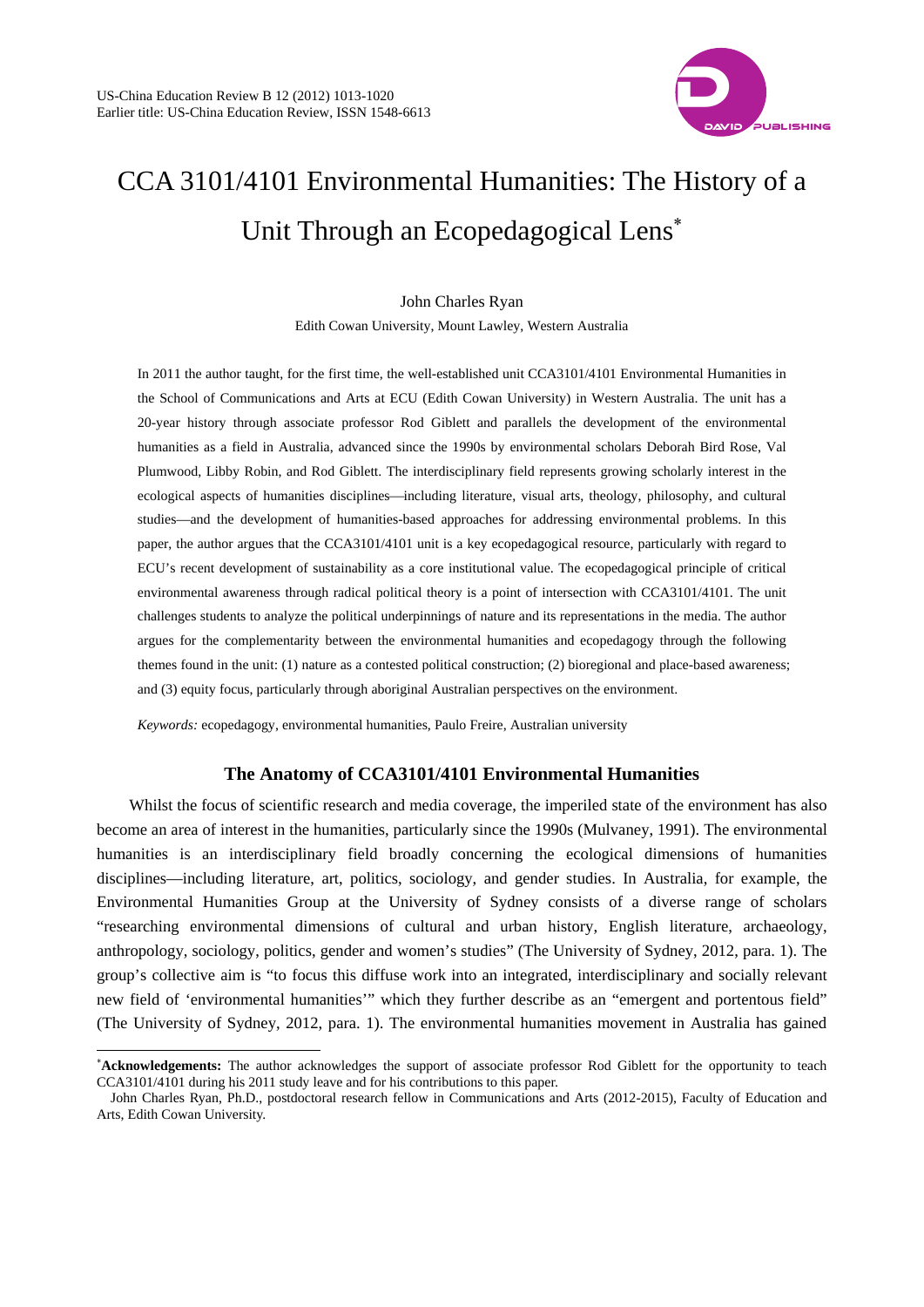further traction with the recent establishment of the journal *Environmental Humanities*, aiming to feature "outstanding scholarship that draws humanities disciplines into conversation with each other, and with the natural and social sciences" (*Environmental Humanities*, 2012, para. 1).

Australian Environmental Humanities Scholarship has gained theoretical grounding as "the ecological humanities" by a group of researchers originally based at the ANU (Australian National University), most notably anthropologist Deborah Bird Rose, historian Libby Robin, and philosopher Val Plumwood (Plumwood, 2002; Rose & Robin, 2004). In addition to these three Eastern Australian scholars, cultural theorist Rod Giblett has theoretically contributed to the ecological humanities in Australia, but from a different conceptual perspective and regional affiliation (Giblett, 1996; 2009). At a fundamental level, the ecological humanities seek to redress the arts and sciences gulf towards practicable environmental sustainability by ameliorating "two cultures" thinking. According to theorists, ecological issues are "situated across the nature/culture divide" (Rose & Robin, 2004, "Introductory Section", para. 2). A proposed remedy is an "ontology of connectivity" synthesising Aboriginal, embodied and postmodern feminist knowledges, and cross-cutting the sciences and arts binary towards ethical intersections between humans and non-humans. Griffiths (2007) noted three humanities techniques that can contribute to the study of environments and ecological issues are: (1) scales of space and time; (2) storytelling; and (3) science as subject. The humanities broaden the scale at which science commonly operates towards "human-scale geographies" and uses narrative forms to create human reflexivity in environmental practices and paradigms (Griffiths, 2007, "Scales of Space and Time", para. 2).

The Edith Cowan University unit, CCA3101/4101 Environmental Humanities, grew out of (and continues to evolve out of) these intellectual developments. An early version of the unit began at Curtin University in 1992 in which associate professor Rod Giblett (then, a lecturer at Curtin) taught his research interests—particularly cultural studies and political ecologies of wetlands—in conjunction with researching and writing the book *Postmodern Wetlands* (Giblett, 1996). At the time, Alexander Wilson's landmark work on American landscapes, *Culture of Nature*, was the set text for the Curtin unit taught by Giblett (Wilson, 1991). In 1997, Giblett took up a position at Edith Cowan University teaching media studies, and eventually developed the unit case studies in communications in which he and colleagues could teach their research specializations. Giblett set his *Postmodern Wetlands* and Wilson's *Culture of Nature* as texts for the case studies unit. CCA3101/4101 developed into its current form the mid-2000s while Giblett researched and wrote the book *Landscapes of Nature and Culture* (2009). On the synergy between teaching and research that marks the history of the environmental humanities unit, Giblett commented that "during this journey there has been a very strong nexus between research and teaching… This is a kind of ecology of teaching and researching in which both have been mutually beneficial for each other and symbiotic with each other" (Giblett, 2012, Personal communication). One of Giblett's areas of expertise is the work of Raymond Williams, the founder of cultural studies, a progenitor of ecocriticism and a major influence of the development of the environmental humanities field.

During Semester 2 of 2011, associate professor Giblett was on research leave in Canada. Having studied the unit's set texts as part of the author's Ph.D. course (2008–2011), he was offered the opportunity to teach the unit for the first time. In reflecting now, the author realizes that the aims of the environmental humanities field and, specifically, the unit CCA3101/4101 intersected with ecopedagogical principles. In fact, these two kindred movements can be mutually supportive and co-constructive when theorised in conjunction with one another. Such dialogue between ecopedagogy and ecological theory/practice advances the socio-political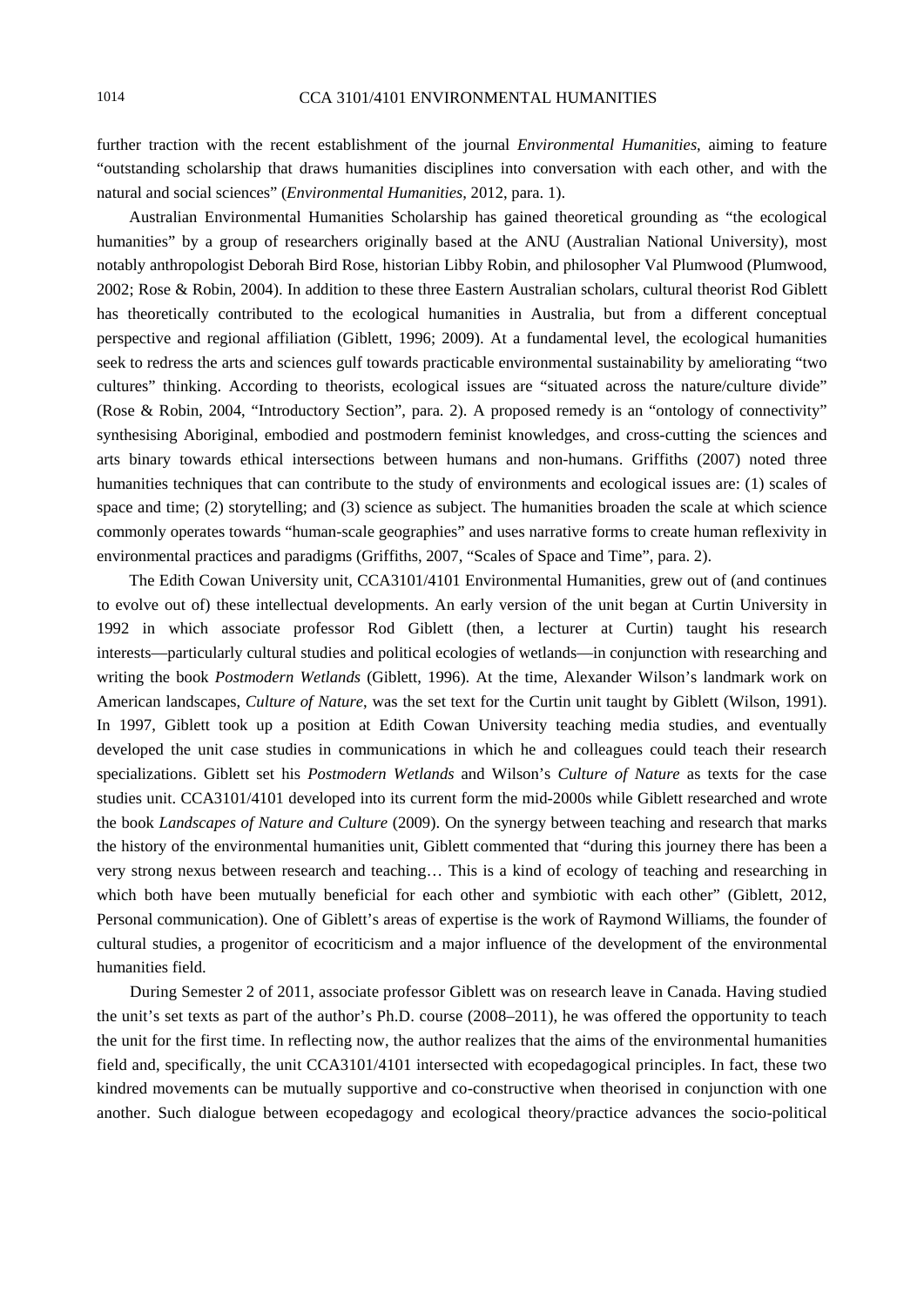project of the environmental humanities through a complementary framework for teaching critical ecological awareness skills. The opening sentence of the unit outline declares CCA3101/4101's grounding in the global environmental crisis: "Many environmental issues confronting the world today from climate change to drought, flood, salinity and water shortages have a human dimension involving people's relationship with the Earth" (Giblett, 2011a, p. 1).

# **Ecopedagogy**

The ecopedagogy movement gained impetus from the radical political writings of Brazilian educator Paulo Freire (1921–1997) and evolved out of discussions surrounding the Rio Earth Summit of 1992 (Kahn, 2010, p. 18). Freire, who focused on questions of social exploitation and domination in the context of his homeland Brazil, was exiled for over 15 years during which he served as visiting professor at Harvard University. Originally published in English in 1970, *Pedagogy of the Oppressed* (Freire, 1996) "became a watershed for radical educators within schools, communities, and labor organizations that were struggling to bring about social change to public health, welfare, and educational institutions", especially in the United States (Darder, Baltodano, & Torres, 2003, p. 5). Hence, Freire's critical pedagogy—drawing from the Frankfurt School's political theory and practice—is one of the foundations for ecopedagogy as forwarded by contemporary educational scholars. As writers point out, Freire's posthumous *Pedagogy of Indignation* exhibits his later evolution towards an ecopedagogical paradigm: "It is urgent that we assume the duty of fighting for the fundamental ethical principles, like respect for the life of human beings, the life of other animals, the life of birds, the life of rivers and forests" (as cited in Kahn, 2010, p. 20).

Ecopedagogy is a recent evolution of environmental education (Stapp et al., 1969), ecoliteracy (Klemow, 1991; Orr, 1992), and sustainability education (Commonwealth of Australia, 2010; Warburton, 2003). However, it is distinguished from these three educational models for its radical socio-political aims, critical pedagogical foundation and potential to catalyse the next wave of educational changes during an era of widespread environmental degradation. Kahn (2010) linked the political aims of ecopedagogy to the development of environmental ethics:

Ecopedagogy seeks to interpolate quintessentially Freirian aims of the humanization of experience and the achievement of a just and free world with a future-oriented ecological politics that militantly opposes the globalization of neoliberalism and imperialism, on the one hand, and attempts to foment collective ecoliteracy and realize culturally relevant forms of knowledge grounded in normative concepts such as sustainability, planetarity, and biophilia, on the other. (p. 18)

Since its formal inception in the 1960s and 1970s, environmental education has aimed to integrate content about biophysical environments broadly into educational programs and to develop environmental problem-solving strategies with regard to air and water pollution, pesticide effects on human and non-human health and deteriorating ecosystems (Stapp et al., 1969, p. 33). Moreover, as termed by the educator David Orr in the 1990s, ecoliteracy focuses on developing ecological knowledge in order to inculcate understanding of science and environmental issues amongst the general population (Klemow, 1991). However, ecopedagogy, as theorised by Kahn (2010, p. 6), advocated a more radical form of ecoliteracy: "Such ecological issues, requiring critical knowledge of the dialectical relationship between mainstream lifestyle and the dominant social structure, require a much more radical and more complex form of ecoliteracy than is presently possessed by the population at large". In the context of Western Australia, Lummis (2002, "Building", para. 2) argued for a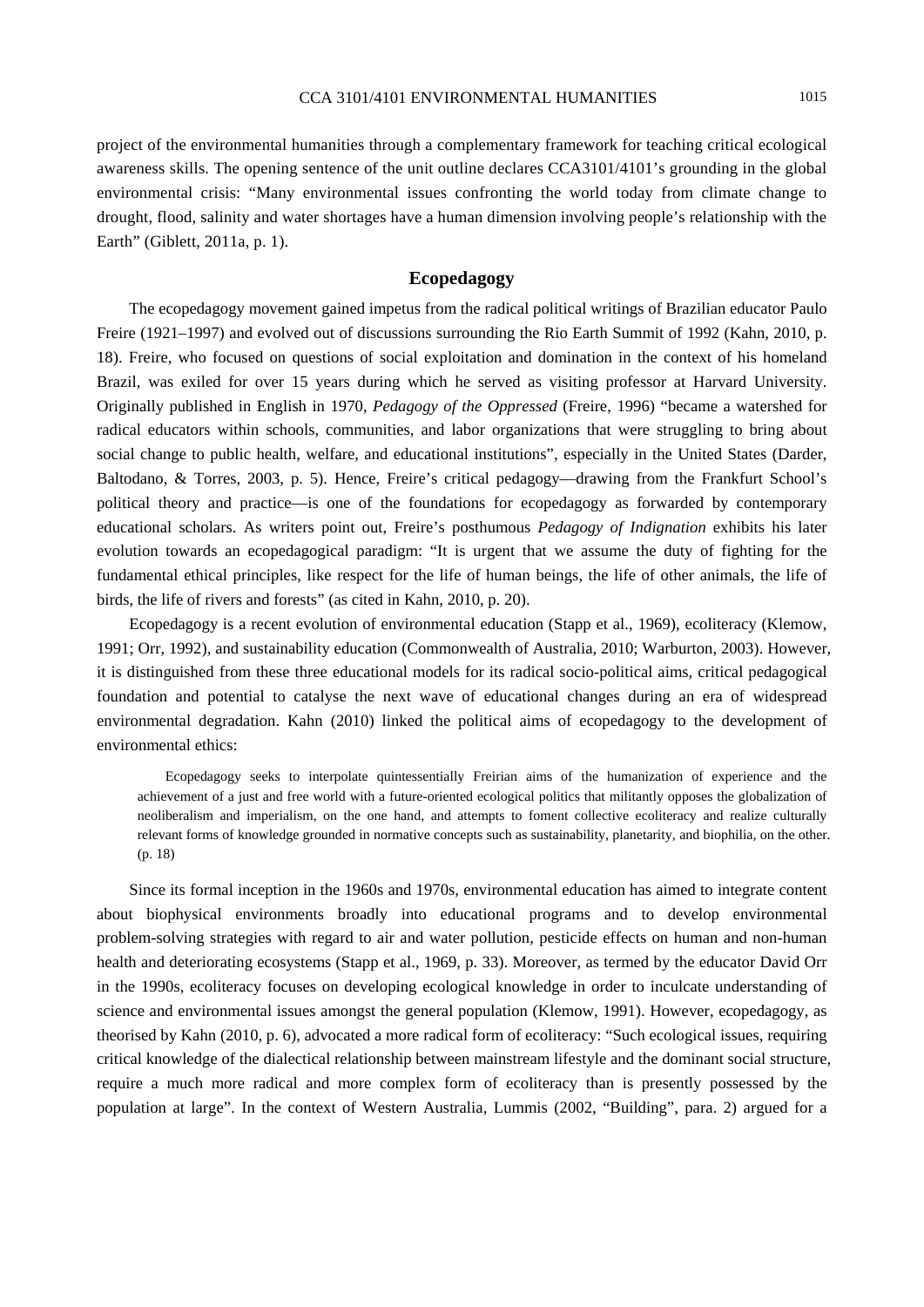"partnership ethic" for ecopedagogy which "attempts to reach a balance between the homocentric social interest ethic and the deeper ecocentric environmental ethic". A partnership ethic, as Lummis' envisions, it would encompass key post-structuralist ecopedagogical precepts—equity, morality, respect, and inclusion—but expanded to consider traditionally marginalised human and non-human populations. In sum, practitioners and teachers of a partnership ethic would be "self-critical of a range of anthropocentric motives" (Lummis, 2002, "Building", para. 2).

## **CCA3101/4101 as an Ecopedagogical Tool**

Kahn and Lummis built upon well-worn precedents in environmental education and ecoliteracy towards a critical pedagogy of ecology, advancing Freire's radical political and ethical theory in an ecological context. Although not explicit in the unit content, CCA3101/4101 is forwards ecopedagogy. The unit's emphasis on building "self-critical" (Lummis, 2002, "Building", para. 2) skills in relation to contemporary environmental issues distinguishes it from the more scientifically orientated movements of environmental education and ecoliteracy. Moreover, the location of CCA3101/4101 in the critical-theory-heavy disciplines of communications and cultural studies—and within the School of Communications and Arts at ECU—provides a basis for furthering the political ideals of ecopedagogy. The outcome of CCA3101/4101 is a movement from Freire's anthropocentric "humanization of experience" to Lummis' more equitable "partnership ethic". The author will base his rationale for CCA3101/4101 as an ecopedagogical resource through three themes within the unit: (1) nature as a contested political construction; (2) bioregional and place-based awareness; and (3) equity focus, particularly through incorporating aboriginal Australian perspectives into the unit content.

Environmental Humanities students have been mostly the second- or third- year students from the disciplines of geography, media and cultural studies, and mass communication (Giblett, 2012, Personal communication). When the author taught the unit in 2011, several students were studying photomedia and keenly interested in Australian landscape photography (weeks 3 and 4). The unit's five learning outcomes in 2011 were:

(1) to discuss a range of environmental issues; (2) to examine the history of nature as a cultural construction; (3) to analyse the role landscape aesthetics plays in representations of nature; (4) to critique the cultural history of conservation landscapes, such as national parks and wilderness areas; and (5) to discuss and apply the concept of environmental sustainability. (Giblett, 2011a, p. 1)

The week 1 tutorial exercise developed critical awareness of the term "nature" and its representations (see Figure 1). Most students understood nature as a moniker for conservation areas, such as national parks; hence, nature is something we go to outside of the city—as a refuge, a place for rejuvenation and an antidote to urban malaise. Weeks 2–4 addressed environmental aesthetics, weeks 5–6 wilderness and national parks, weeks 7-9 cities and swamps and, in closing, weeks 10–12 Aboriginal Australian environmental knowledge, all from ecopedagogical perspectives.

The immediate focus on nature as a contested political construction engendered in the students' deeper humanities-based understanding of environmental issues. The tutorial exercise prepared students for Assignment 1, a 2,500-word essay on media representations of nature. For this assignment, the author asked students to collect appearances of the word "nature" (or natural, sustainable, ecological, organic, etc.) in print-based and digital magazines, newspapers, and advertisements, and then to analyse "the politics of nature and ecology that explicitly or implicitly inform this usage" (Giblett, 2011a, p. 2). Many students framed their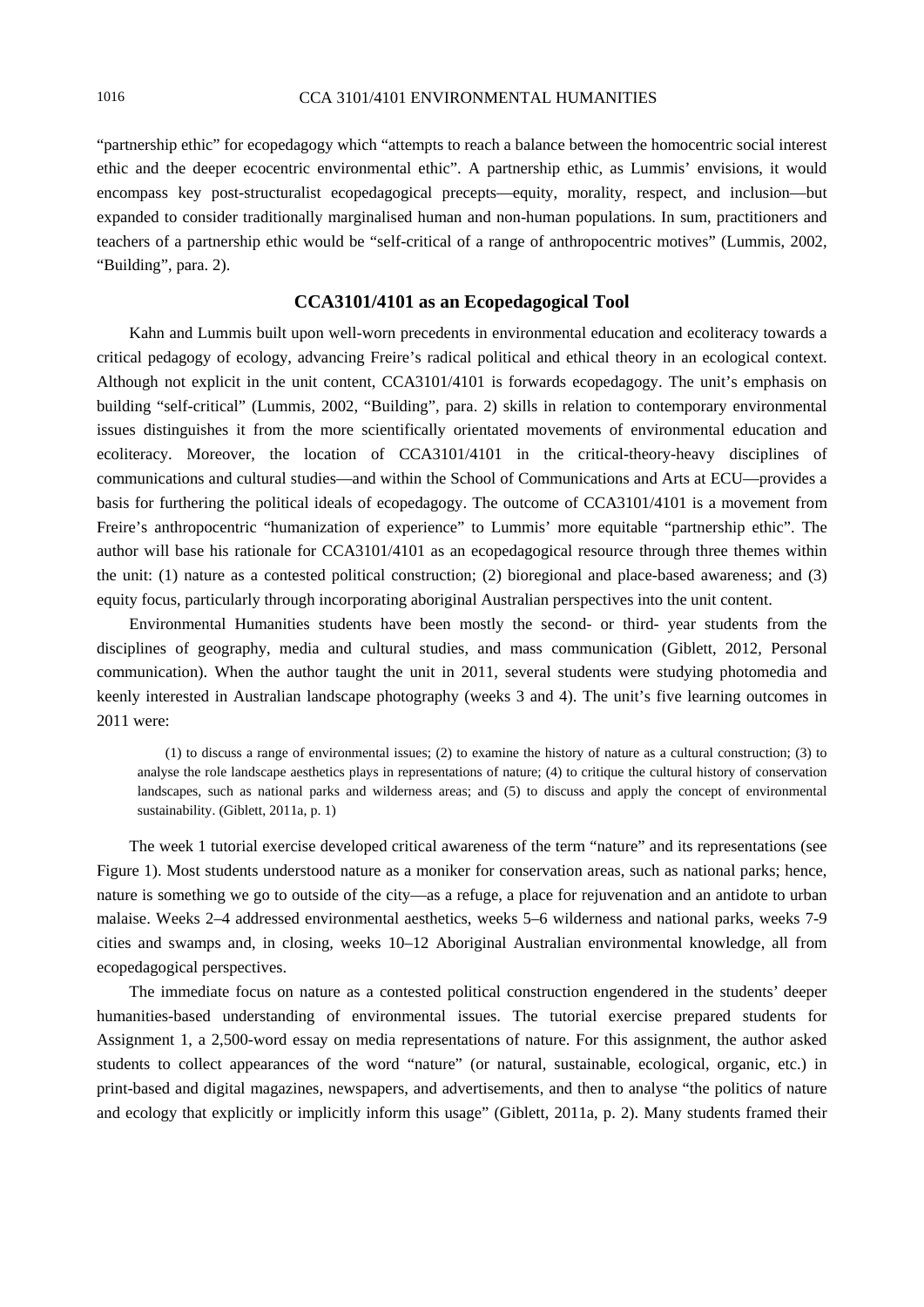media analyses around Giblett's model of the "Five Cultures of Nature" (Giblett, 2011b, p. 23), for example, recognising the use of agricultural or pastoral imagery by advertisers to convey the wholesomeness of milk or breakfast cereals. In further, the students' abilities to engage with the complexities of the idea of nature, week 6's tutorial exercise focused on critically reading national parks management plans and identifying implicit assumptions about human-non-human relationships in these policy documents. Through the post-structuralist tools offered in the unit's set texts, the students engaged with the plans through three discourses of nature as aestheticised, preserved, and/or commodified (see Figure 2). The author suggested that these critical readings of national parks management plans enhanced their learning of the unit's challenging theoretical content. For example, some students grew up adjacent to John Forrest and Yanchep national parks, so could explore discourse theory in relation to personal experiences or community debates.

## CCA3101/4101 (1 August 2011)

#### **Exercise 1**

'What is nature?' is the core question of this unit. The readings address this question in critical terms.

In groups of 4-5 students, please discuss the concept of 'nature'. How is the word 'nature' used in conversation, advertising, music, television, etc.? When is something nature and when is it not nature? What are some other words for 'nature'?

Based on your discussion, list five qualities or characteristics of nature (or synonyms for nature) and present them to the class. This is meant to be a warm-up exercise. There are no right or wrong answers!

*Figure 1.* The week 1 tutorial exercise focused on raising critical awareness of the term "nature" and its popular representations.



*Figure 2*. The week 6 tutorial exercise aimed to develop analytical skills in reading the discourses surrounding national parks.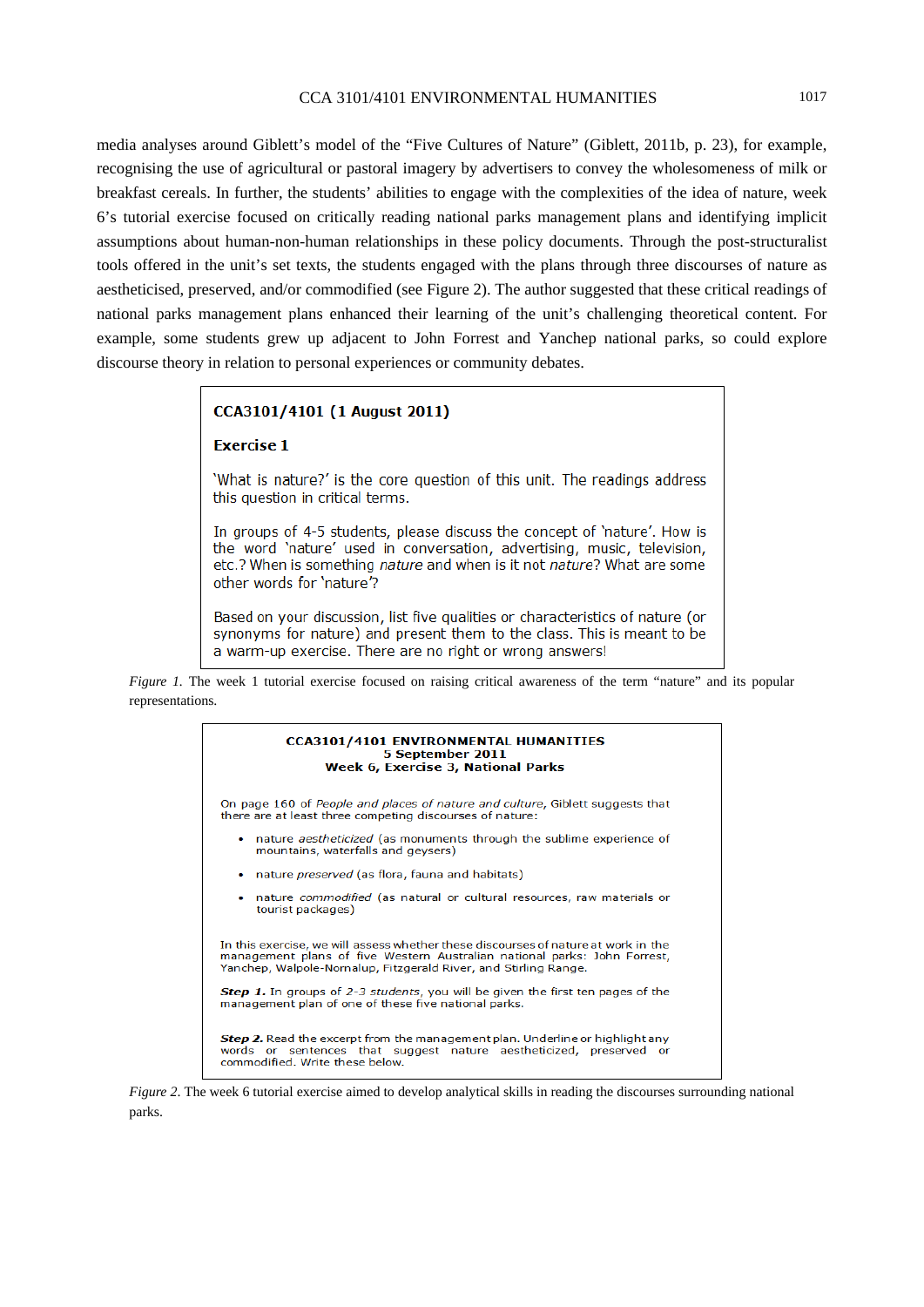## 1018 CCA 3101/4101 ENVIRONMENTAL HUMANITIES

Furthermore, critical awareness of bioregions and places is integral to both CCA3101/4101 and ecopedagogy. For assignment 2, a 3,000-word case study of an environmental issue and its media representation, the author asked students to situate their discussions in biogeographic places, e.g., ecosystems, islands, or watersheds. For instance, many students chose to focus on recent tourism developments on Rottnest Island. The students tended to describe feelings of emotional connection to the Island—having gone there on family holidays—as their reason for selecting it. The author also had students complete the bioregional quiz in week 1 (see Figure 3). Geography students completed the task with confidence, whereas students in communications, cultural studies, and media tended to require more guidance, some of which could be received from more bioregionally knowledgeable students in the tutorial. In advancing critical place consciousness, since 2010, fieldwork trips have been introduced to key biodiversity locations in the metropolitan area (such as Anstey-Keane Damplands and Forrestdale Lake in the southern Perth suburbs) and more recently to Northbridge where Ph.D. candidate Nandi Chinna introduces 2012 environmental humanities students to the "reclaimed" wetland system of the city (Giblett, 2012, personal communication). Citing D. A. Gruenewald's "A Foucauldian Analysis of Environmental Education", Kahn advocated the transformation of the human relationship to place in bioregional terms "from a life formed through naïve inhabitation to one based in 'decolonisation and reinhabitation' of the planetary commons" (Kahn, 2010, p. 80).

## **BIOREGIONAL QUIZ**

This is a self-scoring test of basic environmental perception and understanding of place. Scoring is done on the honour system, but the test can be done collaboratively. The quiz is culture-bound, favouring those people w here. Give yourself one point for each question answered correctly. Point north  $(1)$  $(2).$ Where does the water you drink come from (besides the tap)? Trace its path from precipitation to tap. What was the total approximate rainfall for the last year for the area in  $(3).$ which you live?  $(4).$ What are the names of the major soil types in your area? What primary ecological event or process affected the landform where  $(5)$ . vou live? What were the primary sustenance techniques of the Aboriginal people who lived in your area before you?  $(6)$ Name five plants that are native to the region in which you live. Are  $(7).$ they edible?  $(8)$ . Where does your food come from? Name the places that grew last night's dinner. What is a growing season? How long is the growing season in your  $(9)$ area? (10). From what direction do winter storms usually come in your area?

*Figure 3*. The author used the bioregional quiz to promote place awareness in the ecopedagogical context of the environmental humanities.

Finally, CCA3101/4101's equity focus, especially through its inclusion of indigenous perspectives, further synchronises the unit's aims to ecopedagogy. In 2011, the author arranged two guest lectures on aboriginal environmental knowledge. Jason Barrow, an Education Officer at ECU's Kurongkurl Katitjin Centre, instructed students on the traditional uses of indigenous plants and demonstrated tool-making techniques using Balga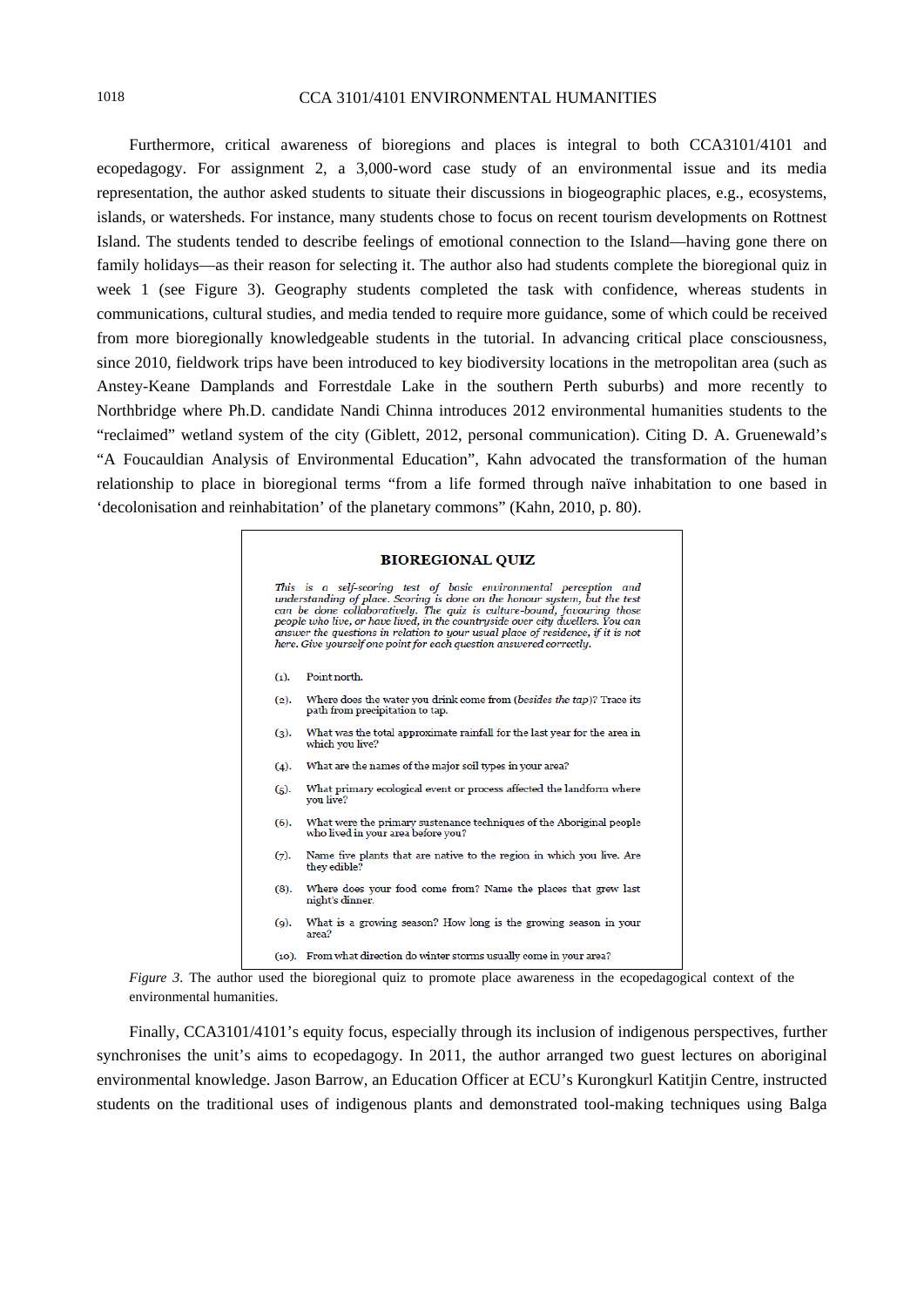# CCA 3101/4101 ENVIRONMENTAL HUMANITIES 1019

resin and local woods (see Figure 4). Additionally, Traditional Owner Len Collard presented the week 11 lecture "Whadjuck Nyungar Boodjar: A Sense of Place" in which he discussed the origins of South-West Australian place names, instilling in students an appreciation for the fact that suburbs like Balga are Nyoongar words for plants. About half of the student feedback reports for CCA3101/4101 commented positively on the addition of the weeks 11 and 12 lectures from Aboriginal teachers. The guest lectures and fieldwork trips made tangible core environmental humanities concepts of aboriginal country, bioregionalism, livelihood, and symbiosis presented during week 12. This aspect of the unit reflects ecopedagogy's valuation of TEK (traditional ecological knowledge) as "situated in the present age as a living knowledge tradition engaged in and providing for sustainable cultural interactions" (Kahn, 2010, pp. 103-123).



*Figure 4*. Students learnt traditional uses of South-West Western Australian plants from Jason Barrow at the Kurongkurl Katitjin gardens.

As ECU's education for sustainability initiatives, a values-based rethinking of human-non-human relationships—afforded by the CCA3101/4101 ecopedagogical model—will need to inform techno-scientific approaches to ecological problems. Hence, the environmental humanities unit is a key institutional ecopedagogical resource. The ecological humanities signify a growing interest in contemporary environmental issues, and the agency and integrity of the natural world itself (Mulvaney, 1991; Plumwood, 2002; Rose & Robin, 2004). This field has never been more apposite to understanding the current ecological crisis. Its relevance is indicated by the CHCI (Consortium of Humanities Centers and Institutes) meeting, "Anthropocene Humanities", which convened in 2012 to discuss the role of the humanities in understanding, representing, and resolving trans-regional environmental urgencies. The meeting asked "What, in sum, is the calling of climate on the humanities, and of the humanities on climate change?" (CHCI, 2012, para. 2), a question of the environmental humanities and moreover an ecopedagogical question.

#### **References**

- CHCI. (2012). *CHCI 2012 Annual Meeting*. Retrieved September 9, 2012, from http://chcinetwork.org/ programs-and-projects/ annual-meetings/2012-annual-meeting/
- Commonwealth of Australia. (2010). *Sustainability curriculum framework*. Canberra, Australia: Department of the Environment, Water, Heritage and the Arts.

Darder, A., Baltodano, M., & Torres, R. (2003). Critical pedagogy: An introduction. In A. Darder, M. Baltodano, & R. Torres (Eds.), *The critical pedagogy reader* (pp. 1-21). New York, N. Y.: Routledge Falmer.